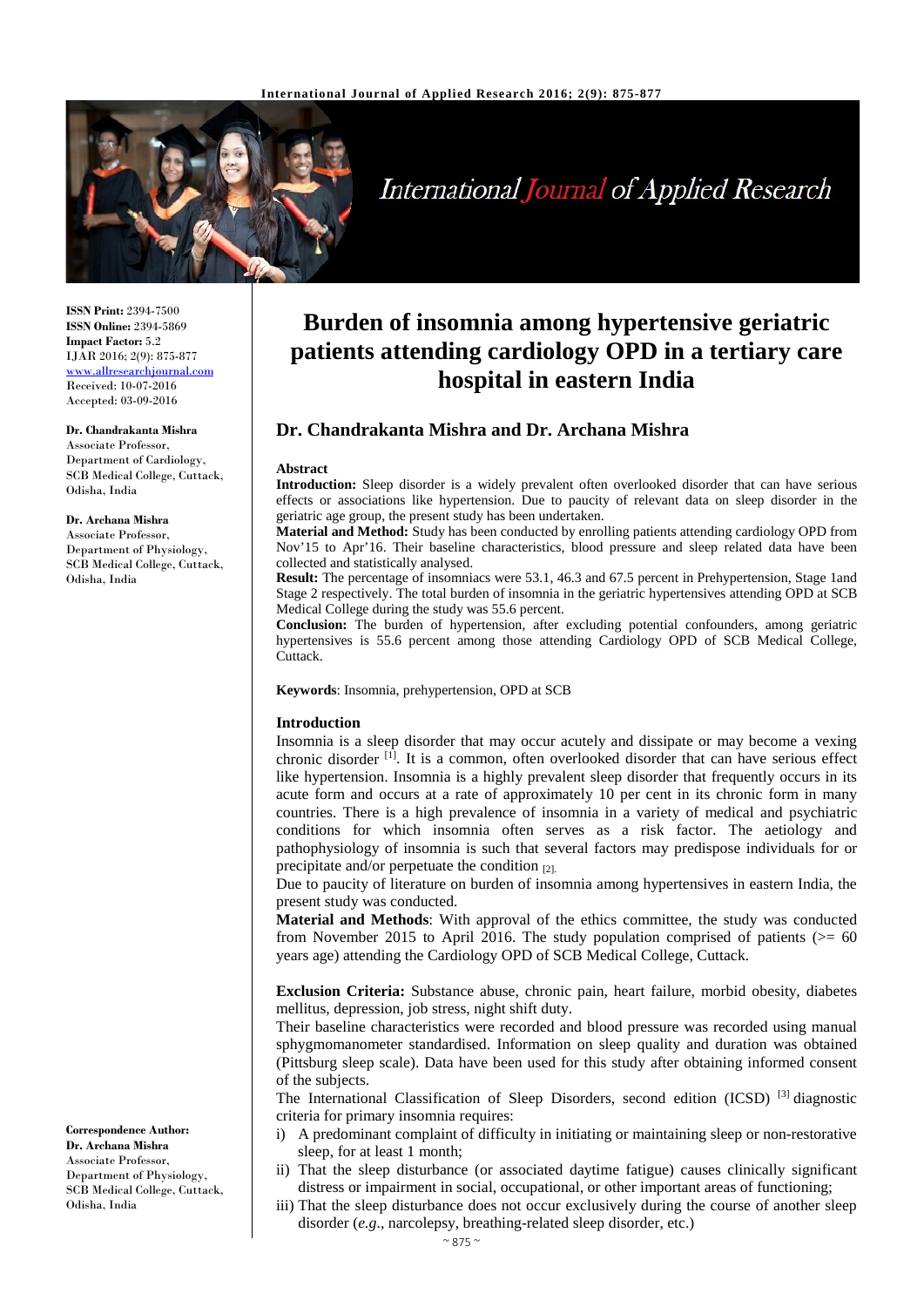iv) That the disturbance is not due to the direct physiological effects of a substance (*e.g*., a drug of abuse, a medication) or another psychiatric or general medical condition.

Estimates of the prevalence of insomnia depend on the criteria used to define insomnia and more importantly the population studied. A general consensus has developed from population-based studies that approximately 30% of a variety of adult samples drawn from different countries report one or more of the symptoms of insomnia: difficulty initiating sleep, difficulty maintaining sleep, waking up too early, and in some cases, non-restorative or poor quality of sleep. Conclusions from the NIH State-of-the-Science Conference held in June 2005 indicate that the addition of a diagnostic requirement that includes perceived daytime impairment or distress as a function of the insomnia symptoms results in approximately 10% prevalence of insomnia [3]. Finally, the application of more stringent diagnostic criteria, such as the *Diagnostic and Statistical Manual of Mental Disorders, Fourth Edition (DSM-IV)* [4], which includes the additional requirements that insomnia symptoms persist for at least 1 month and do not exclusively occur in the presence of another sleep disorder, mental disorder, or the direct physiological effects of a substance or medical condition, yields current prevalence estimates of approximately  $6\%$ <sup>[5]</sup>.

The term insomnia is used in a variety of ways in the medical literature and popular press. However, for the purpose of this paper, the term insomnia will be used as a disorder with the following diagnostic criteria:

- a) Difficulty falling asleep, staying asleep or nonrestorative sleep.
- b) This difficulty is present despite adequate opportunity and circumstance to sleep.
- c) This impairment in sleep is associated with daytime impairment or distress.
- d) This sleep difficulty occurs at least 3 times per week and has been a problem for at least 1 month <sup>[5]</sup> as followed by Roth *et al*.

The classification of hypertension has been made in accordance with JNC  $8^{[6]}$ .

# **Statistical analysis**

The data was collected and analysed using descriptive analysis where quantitative values were reported as mean with SD and qualitative data were reported as percentage.

#### **Result**

Out of patients who reported to the Cardiology OPD, a total of 295 were included in the study. 150 were male and 145 were females. Mean age of the study participants was 66.5 years  $\pm$  5.05. 120 of those participants were from urban areas and remaining 175 were from rural areas. On exploring their socioeconomic status 170 were found to be having documents of being below poverty line as issued by state government and 125 were of normal socioeconomic status as per government records. (Table 1).

On further analysis (Table 2) it was found that out of the 295 hypertensive patients, 145 were prehypertensives, 110 were in Stage 1 and 40 were in stage 2.77 out of the 145 hypertensives in Stage 1 were found to be chronic insomniacs. Likewise 51 out of 110 and 27 out of 40 were

insomniacs in stage 2 and 3 respectively. Thus the percentage of insomniacs were 53.1, 46.3 and 67.5 percent in Prehypertension, Stage 1and Stage 2 respectively. The total burden of insomnia in the geriatric hypertensives attending OPD at SCB Medical College during the study was 55.6 percent.

# **Tables**

**Table I:** Baseline characteristics

| Gender         | Male               | 150        |  |
|----------------|--------------------|------------|--|
|                | Female             | 145        |  |
| Age (in years) | Mean $(SD)$        | 66.5(5.05) |  |
| Residence      | Urban              | 120        |  |
|                | Rural              | 175        |  |
| Socioeconomic  | Below poverty line | 170        |  |
| status         | Above poverty line | 125        |  |

| Table 2: Hypertension stage wise burden of insomnia |  |  |
|-----------------------------------------------------|--|--|

|                 | <b>Normal</b> | <b>Insomniac</b> | <b>Total</b> | Percentage |
|-----------------|---------------|------------------|--------------|------------|
| Prehypertension | 68            |                  | 145          | 53.1       |
| Stage 1         | 59            |                  | 10           | 46.3       |
| Stage 2         |               | רי               | 40           |            |
| Total           | l 40          | .55              | 295          | 55.6       |

### **Discussion**

Insomnia is the most commonly encountered sleep disorder in the United States, with prevalence rates of  $15\%$  to  $24\%$  <sup>[7,</sup> <sup>8, 9]</sup>. However in our study the much higher prevalence of 55.6 percent, may be due to inclusion of geriatric age group with hypertension.

There has been robust scientific evidence associating insomnia with hypertension  $[10, 11, 12, 13]$ . Our study also has similar result with greater burden in the more severe disease group.

# **Conclusion**

The burden of hypertension, after excluding potential confounders, among geriatric hypertensives is 55.6 percent among those attending Cardiology OPD of SCB Medical College, Cuttack.

# **Limitations and future study**

Further study is required to distinguish the association of short sleep duration vs. poor quality of sleep with hypertension among geriatric hypertensives. Cause effect relationship too needs to be substantiated.

# **References**

- 1. Wilfred Pigeon R. Diagnosis, prevalence, pathways, consequences & treatment of insomnia. Ind. J Med Res. 2010 Feb;131:321-32.
- 2. David Cunnington, Moira Junge F, Antonio Fernando T. Insomnia: prevalence, consequences and effective treatment; Med J. Aust. 2013 Oct;199(8):S36-40.
- 3. American Academy of Sleep Medicine. International classification of sleep disorders. Diagnostic and coding manual. 2nd ed. American Academy of Sleep Medicine; Westchester, IL, 2005.
- 4. American Psychiatric Association. Diagnostic and Statistical Manual of Mental Disorders. 4th Ed. Washington, D.C.: APA. Text Revision. DSM-IV-TR, 1994, 551-7.